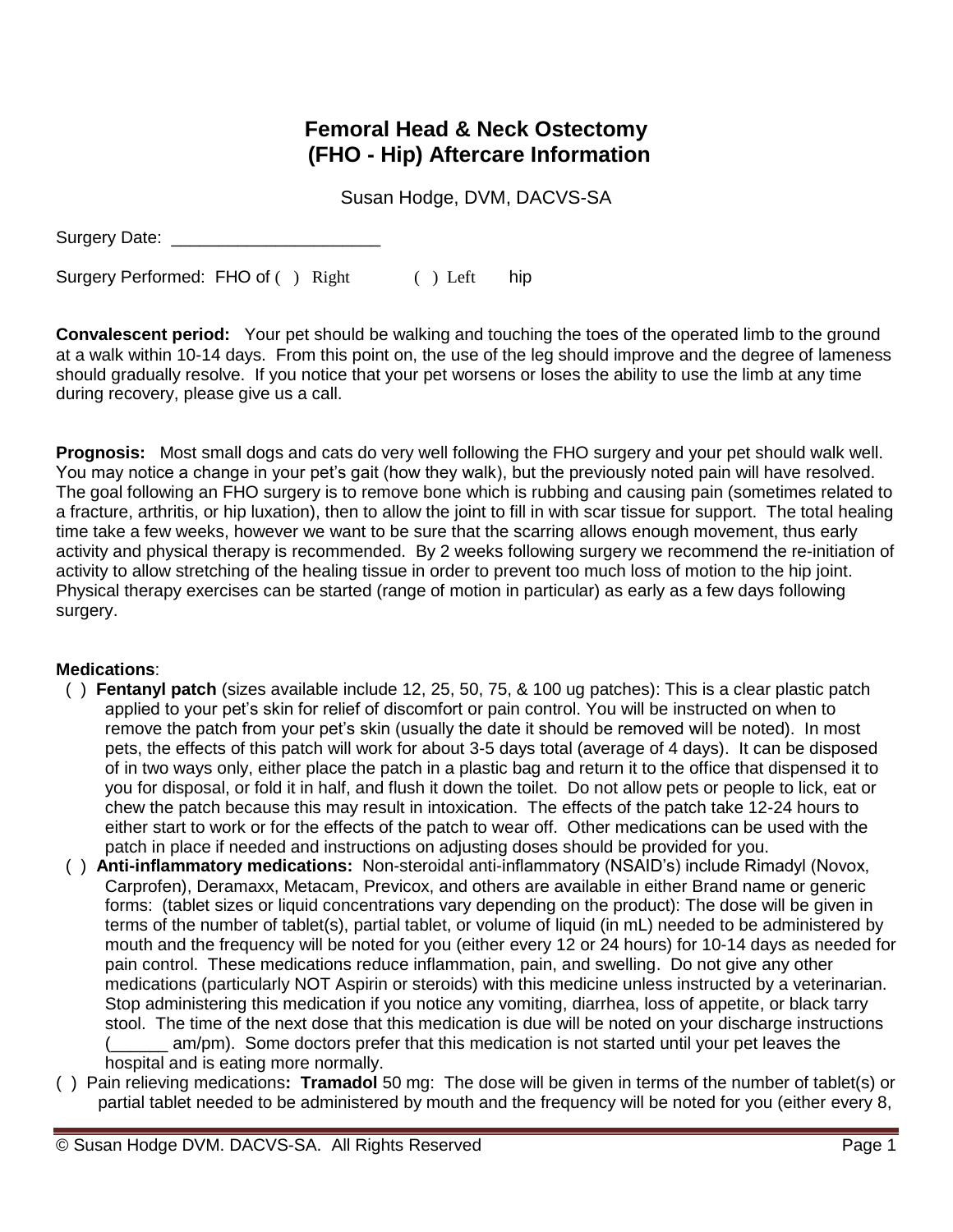or 12 hours) for 10-14 days as needed for pain control. This medication is an opioid and may cause sedation, mild constipation, or a decreased appetite. These side effects are related to the dose of the medication. Please call your doctor if you have concerns about any side effects. If a Fentanyl patch has been applied to your pet, this medication may not be needed until the patch has been removed, however it can be started with the Fentanyl patch at half the recommended dose (unless already at ¼ tablet dose) if needed. Please call if you have additional questions or concerns.

( ) The first doses are due about 8-12 hours after removal of the Fentanyl patch

 OR ( ) The time of the next dose that this medication is due will be noted on your discharge instructions (\_\_\_\_\_\_ am/pm).

- ( ) **Other: Antibiotics** may be administered if needed, depending on the case. The dose will be given in terms of the number of tablet(s)/capsule(s) needed to be administered by mouth and the frequency will be noted for you (either every 12 or 24 hours) for the appropriate number of days. Antibiotics would be used to prevent infection or treat contamination noted at the time of surgery. Any antibiotic may cause nausea, vomiting, or diarrhea. Most side effects can be minimized by administering the medication with food. The time of the next dose that this medication is due will be noted on your discharge instructions am/pm).
- ( ) Other:

**Exercise:** Limit activity to a large crate or a small room without furniture for 2 weeks (food and water can be left in these areas). Limit outdoor activity to very short leash walks for bowel and urinary purposes only for the next 2 weeks. Never leave your pet outside, or take your pet off the leash outside during the recovery period. Do not allow jumping, climbing stairs, or roughhousing with other pets or people for the full length of recovery. Strenuous activity can breakdown the surgical repair, cause pain, cause the incision to open, and prevent a successful recovery.

 ( ) Short walks are permitted on a leash only (10 minutes maximum). Do not leave your pet off the leash or unattended outside during the time of exercise restriction.

**Incision:** Please check the incision daily for signs of problems including: redness, swelling, pain, discharge, loss of sutures, or opening of the incision. Please call our office if you have concerns about the incision. Do not allow your pet to lick at the incision. Please use the Elizabethan collar from us, your regular veterinarian, or a pet supply store to prevent licking or chewing at the incision. Another option is to apply bitter apple solution to the skin around the incision several times a day to prevent licking. Your pet should return to Dr. Hodge in about 2 weeks to check the incision. There may be a small band-aid and non-stick pad covering the incision. This can be removed in 1-2 days or sooner if it falls off. It is intended to keep the incision clean while in the hospital.

- ( ) There are no external staples/sutures to be removed, but the incision should still be checked.
- ( ) There are staples/sutures that need to be removed in about 10-14 days.

**Physical Rehabilitation**: Physical therapy is recommended for optimal results.

- Initial therapy: Some swelling and bruising is expected to occur after surgery which may be noted about 2-3 days after surgery, and it may take about 5-7 days for the swelling to fully resolve. You can help minimize swelling in the leg by applying a cold compresses to the incision site (hip) for the first few days. Place a cold pack on the leg 2-3 times daily for 10-15 minute sessions for the first 3 days after surgery if able. A plastic bag of frozen vegetables makes a good cold pack. On day 4, we recommend changing to a warm compress, which can be applied to the limb 2-3 times a day for 10-15 minutes if swelling is still present. \*\*\*\* The goal of the cold or warm therapy is to help relieve both pain and swelling, however if your pet fights or resists this treatment, do not continue as they will recover regardless of your ability to apply compresses to the limb.
	- ( ) Schedule suture/staple removal or an incision check in 10-14 days.
	- ( ) Contact us with additional questions about physical therapy.